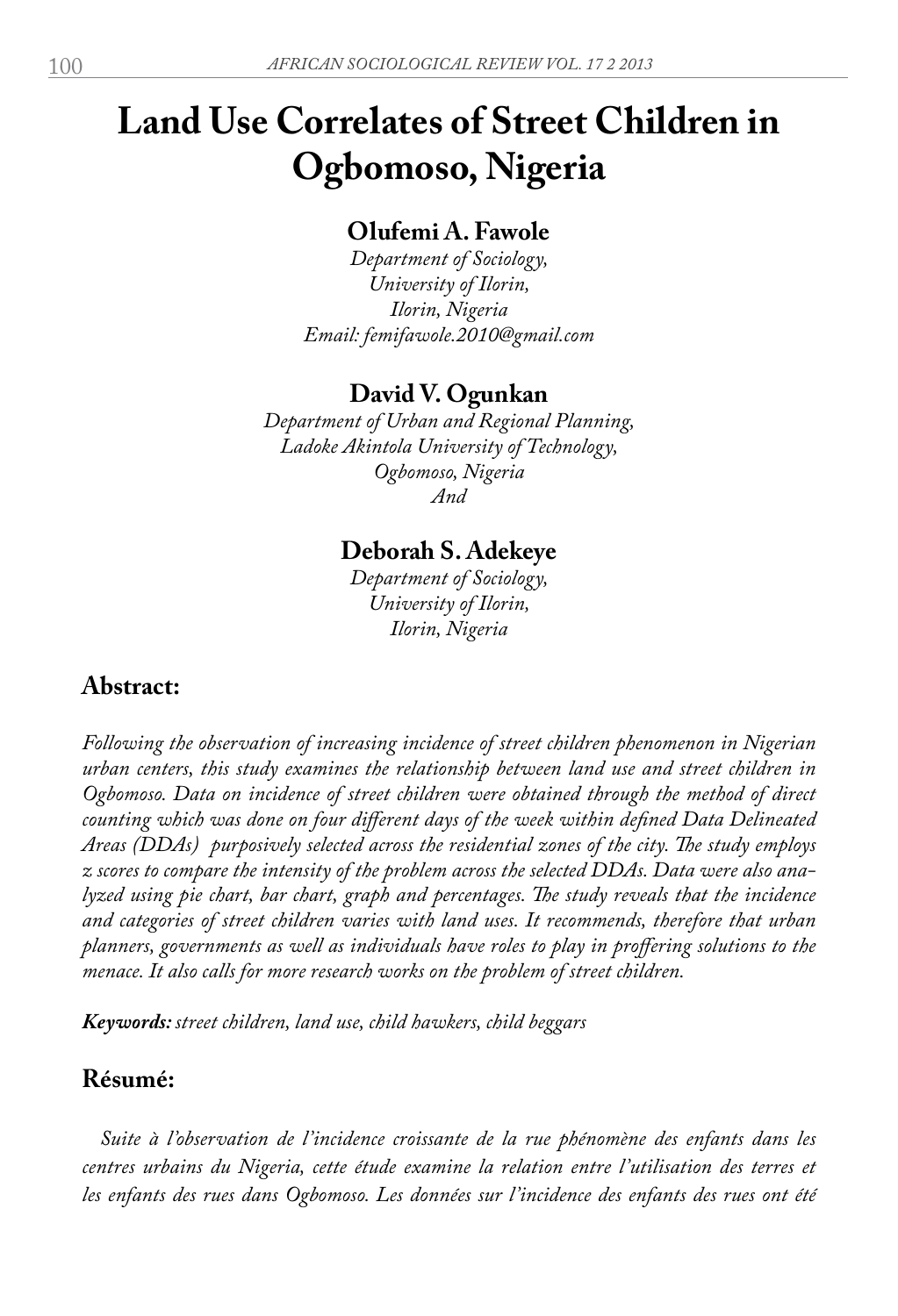*obtenues par la méthode de comptage direct qui a été fait sur quatre jours différents de la semaine dans les zones définies données délimitées choisis à dessein dans les zones résidentielles de la ville. L'étude emploie z-scores pour comparer l'intensité du problème à travers les DDA sélectionnés. Les données ont également été analysées à l'aide camembert, histogramme, graphique et pourcentages. L'étude révèle que l'incidence et les catégories d'enfants des rues varie avec l'utilisation des terres. Il recommande donc que les planificateurs urbains, les gouvernements ainsi que les individus ont un rôle à jouer dans proférer des solutions à la menace. Il appelle également à plus de travaux de recherche sur le problème des enfants des rues.* 

*Mots-clés: enfants des rues, l'utilisation des terres, les colporteurs de l'enfant, les enfants mendiants*

#### **Introduction**

There is increasing complexity and diversity of urban problems across the globe, especially in the developing countries. The multi- dimensional nature of such problems has presented a worrisome situation with the social aspects more pronounced (Obioha, 2009). One obvious manifestation of urban social problem is the phenomenon of street children. Street children have been a recurrent theme which, for long, has captured the attention of urban scholars internationally and within Nigeria. In Nigeria, street children are seen in their thousands roaming the streets and portraying a decadent social order. There exist many locations in which street children are found: public spheres such as markets, bus stops, car parks, garages, street corners, and under the bridges (Oloko, 1992; Okpupara and Odurekwe 2003; Owasanoye and Wemharm, 2004) and in some urban slums (CSC, 2004)

These street children pose problems which are enormous and multidimensional. The point of concern, however, is that the increasing number of street children in Nigerian cities constitutes serious and sundry environmental problems, health hazard and immense challenge to national security (Ngowanji et al, 2009). The phenomenon of street children has implication for the survival of these children as they are socially relegated and stigmatized. They may be subject to neglect, exploitation, and the female among them are exposed to sexual abuse (Ikechebelu et al, 2008)

Researchers over the years have examined the problems of street children from different dimensions. Faloore (2009) examines the social network and livelihood of street children, Ikechebelu et al (2008) decry the sexual abuse among female street children, Owoaje et al, (2009) examine the socio-demographic characteristics of street children in rural communities while Obioha (2009) establishes the relationship between poverty and the menace of street children. We suggest that most of the recommendations that have emanated from researchers and adopted by government are ineffective and inadequate. In this case therefore, we ask: why have these recommendations failed to achieved the desired results?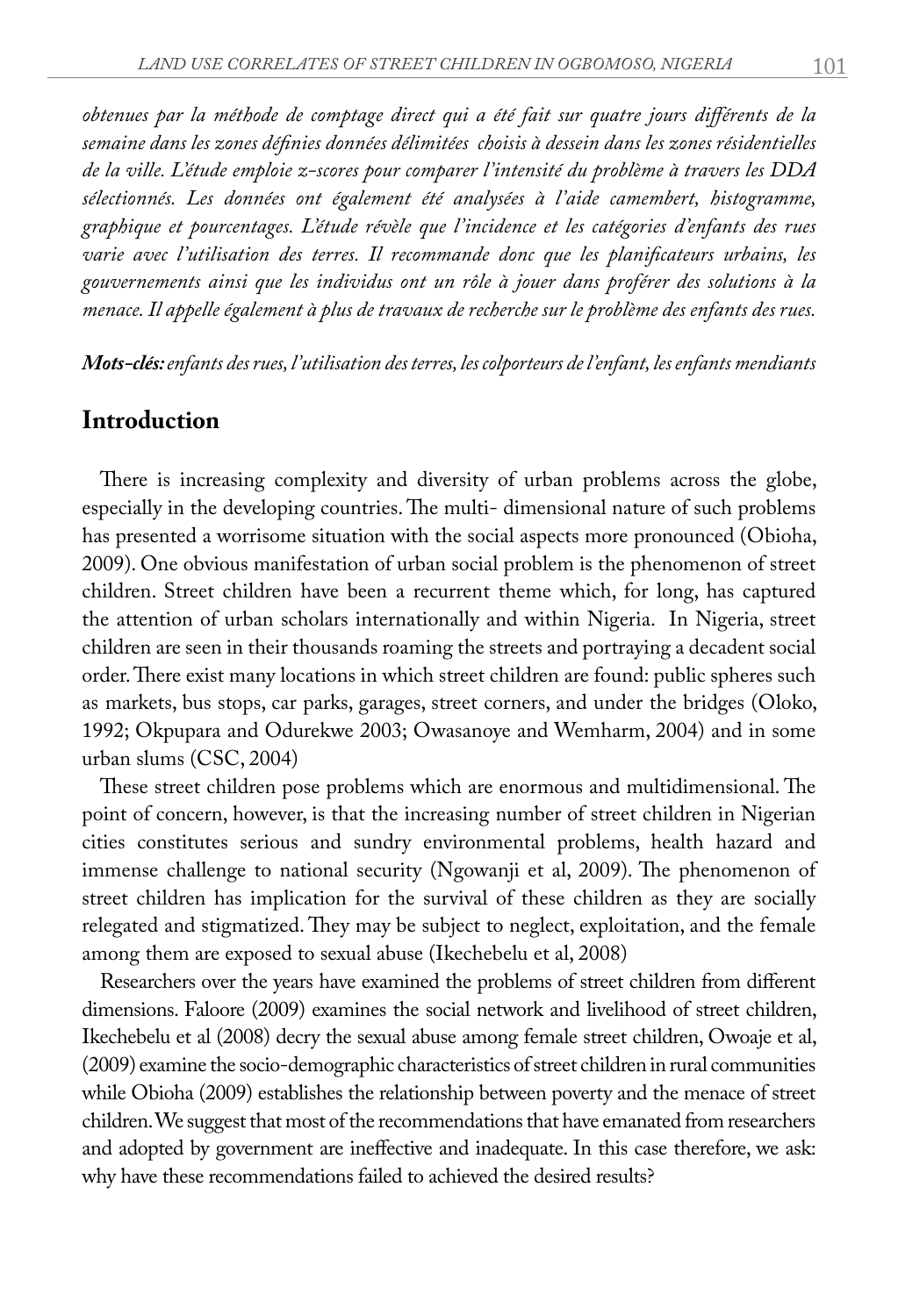In the words of Jelili (2009), the analysis, control and management of most sociological problems or social vices (of which street children is one) in cities without recourse to their spatial implication account for the failure of most policies or effort at addressing such problems. The realization of this fact stimulates this study which examines the relationship between land use and street children in Ogbomoso, a medium sized urban center in Nigeria. We start with clarification of concepts and a discussion of the theoretical issues

#### **Conceptual and theoretical issues**

The term "street children" has many definitions in different societal and cultural settings thus demonstrating the claim by CSC (2009) that the term is increasingly recognized by sociologists and anthropologists to be a socially constructed category that in reality does not form a clearly defined, homogenous population or phenomenon. As such, particular circumstance in a particular society dictates who should be included in the definition (Owoaje et al, 2009), hence terms like latchiely child, vagrant, abandoned, waif, urchin etc. are synonymously used in different societies and at different circumstances to denote street children (Veale, 1992). The four categories of street children: children of the street, children who are part of a street family, and those in institutionalized care (WHO, 1995) reflect differing socio-economic and cultural context across countries (UNESCO, 2001). Further, street children are frequently associated with negative events (Owoaje et al, 2009). In Addis-Ababa, the term street children reinforce a negative image as they are collectively referred to as "Boco" meaning pig (Aptekar et al, 2003). In Nigeria, a peculiar type of street children known as "area boys and girls" has been anecdotally attributed to increase of violent crime in the society (Owoaje et al, 2009).

The situations described above make the universally accepted definition of street children difficult. Nevertheless, Veale (1992) conceptualized street children from two stand points: popular and legal meaning of street children. According to Veale (1992), the popular meaning of street children sees them in the context of the particular society in which they evolved whereas the legal conceptualization is historical in the criminalization of vagrancy in England. Vagrancy law in England has its root in societal perception of vagrants in the mid-nineteenth century and children were not exempted from such portrayal and as of today, were perceived as a social threat (Veale, 1992).

Despite these conceptualizations of street children, many emanating definitions of street children are often being contested. Therefore, many practitioners, policy makers have adopted the Inter-NGO (1995) definition of street children as any girl or boy who has not reached adulthood, for whom the street (in the broadest sense of the word, including unoccupied dwellings, wasteland etc.) has become her or his habitual abode and/or sources of livelihood, and who is inadequately protected, supervised or directed by responsible adults.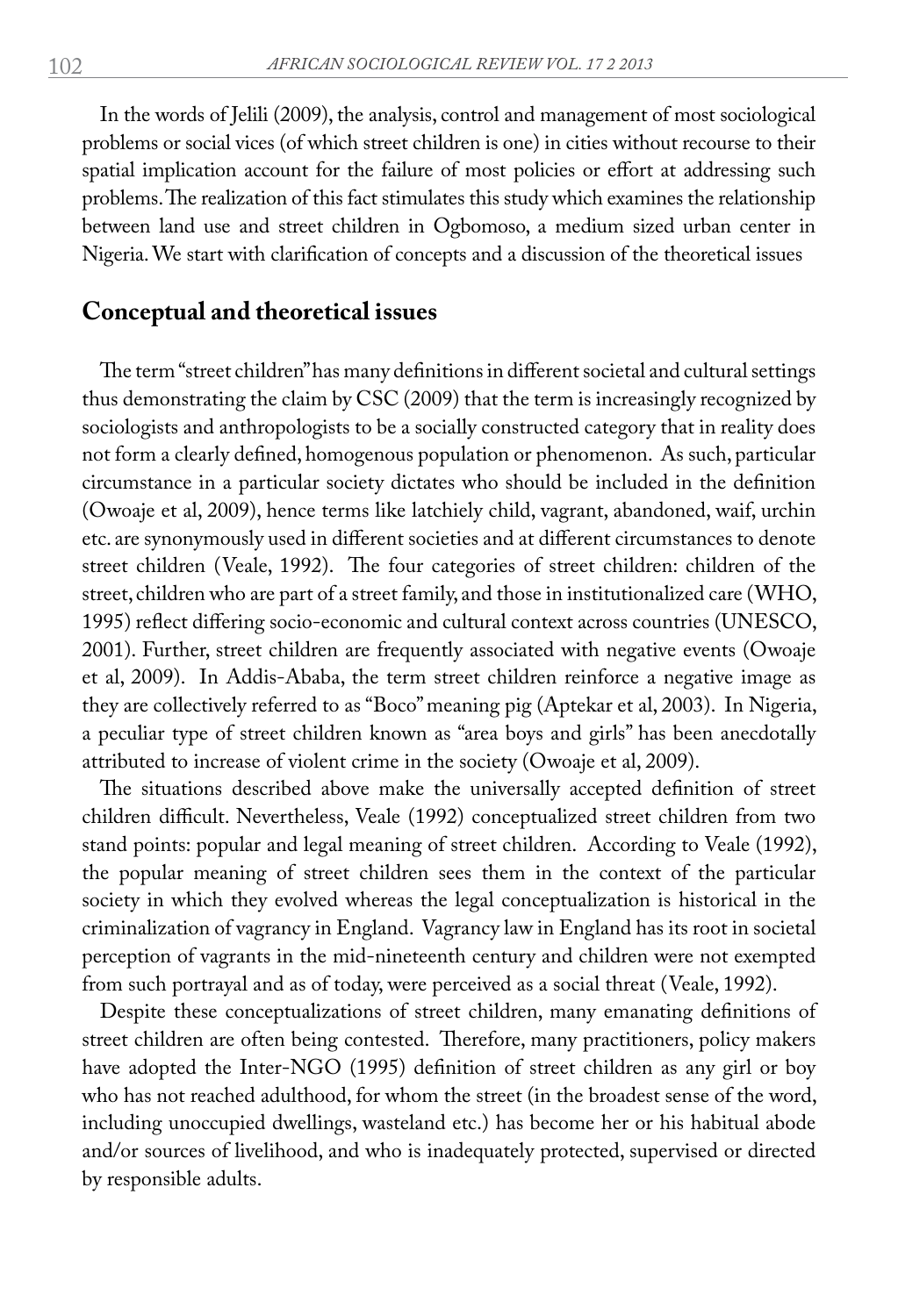Given that the concern in this study is street children and land use, the later requires clarification. Lyold (1968) defines land as a delineable area encompassing all attributes of the biosphere immediately above or below the earth's terrestrial surface, including the soil, terrain, surface hydrology, the near-surface climate, sediments and associated groundwater reserve, the biological resources, and the human settlement pattern and infrastructure resulting from human activity. The concept of land use connotes the use to which the land is put, thus we have residential land use, commercial land use, educational land use, agricultural land use and so on. According to Rodrigue (2009), urban land use comprises two elements; the nature of land use and the level of spatial accumulation. While the former relates with activities that are taking place at a certain spatial unit, the latter indicates their intensity and concentration. For instance, central areas have a high level of spatial accumulation and corresponding land uses while peripheral areas have lower levels of accumulations.

Land use can be formal or functional. Formal land use are concerned with qualitative attributes of space such as form, pattern and aspect and are descriptive in nature while functional land use are concerned with economic nature of activities such as productive, consumption, residence and transport and are mainly socio-economic descriptive of space (Rodrigue, 2009).

Theoretically, many scholars have examined the relationship between urban space and social problems. In his socio spatial dialetic, Soja (1980) describes urban environment as having a continuous two way process in which people create and modify urban spaces while at the same time being conditioned in various ways by the spaces in which they live and work. Soja (1980) argues that space was in some ways homological to class structure. In this wise, the theory of social spatial dialetic plays a crucial role in the explanation of a multitude of social sins that have distinctive patter of intra-urban variation such as street children, prostitution, suicide, delinquency etc. Most aspect of social behavior (of which street children is one) seems to exhibit a definite spatial pattern of some sort, rather than being randomly distributed across the city (Knox and Pinch, 2000).

Ogunkan and Jelili (2010) articulate the theory of environmental determinism while analyzing land use and street begging. They discovered that certain land uses attract more street beggars than the others. It was suggested that certain environments attract certain kinds of people. What makes this suggestion relevant to this study is the fact that the child beggars (a form of street children) constitute parts of the identified beggars (Ogunkan and Jelili, 2010). What has been noticed from arguments above is that there is interrelationship between social or physical environment and social behavior (of which street children is one). One can see how planners and designers might be enraptured with the idea that environment can determine behavior. The theory poses the potential for solving many of society's woes simply by reconfiguring the environment.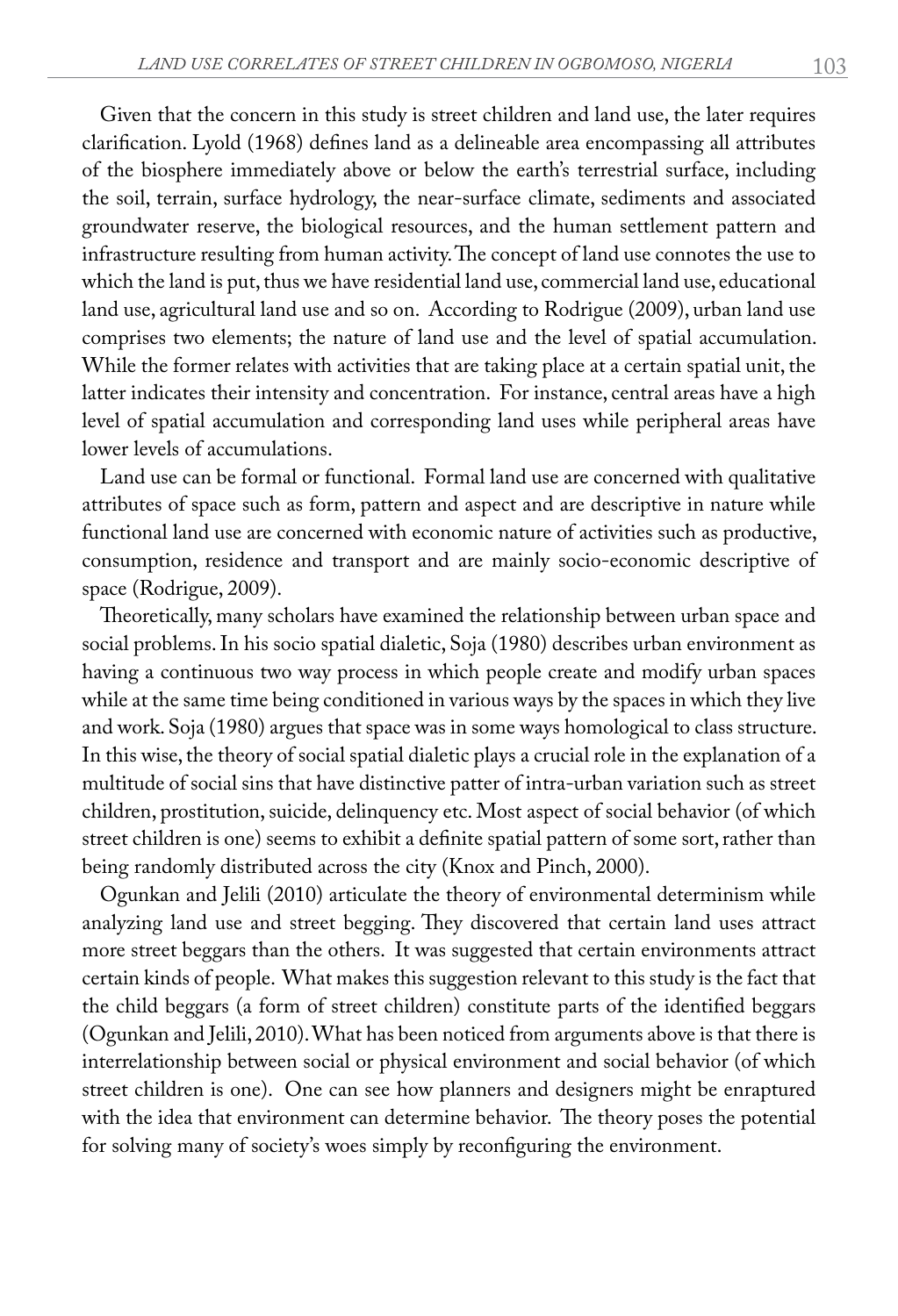#### **The study area**

Ogbomoso is located on the 8°101 North of the equator and 4°101 East of the Greenwich meridian. It is a derived Savannah region and it is 104 km North East of Ibadan, 58 km North West of Osogbo, 57 km South West of Ilorin and 53 km North East of Oyo. The physical and economic growth of the town began in 19th century; when there was an unrest through-out the Yoruba land due to inter ethnic wars and Fulani Jihad. This brought more than 140 communities to seek refuge in Ogbomoso because of its strong defense. Most of these people took permanent residence in Ogbomoso, and by the end of 19th century, a continuous built-up compact settlement was evolved from the hamlet, covering an extensive area of land

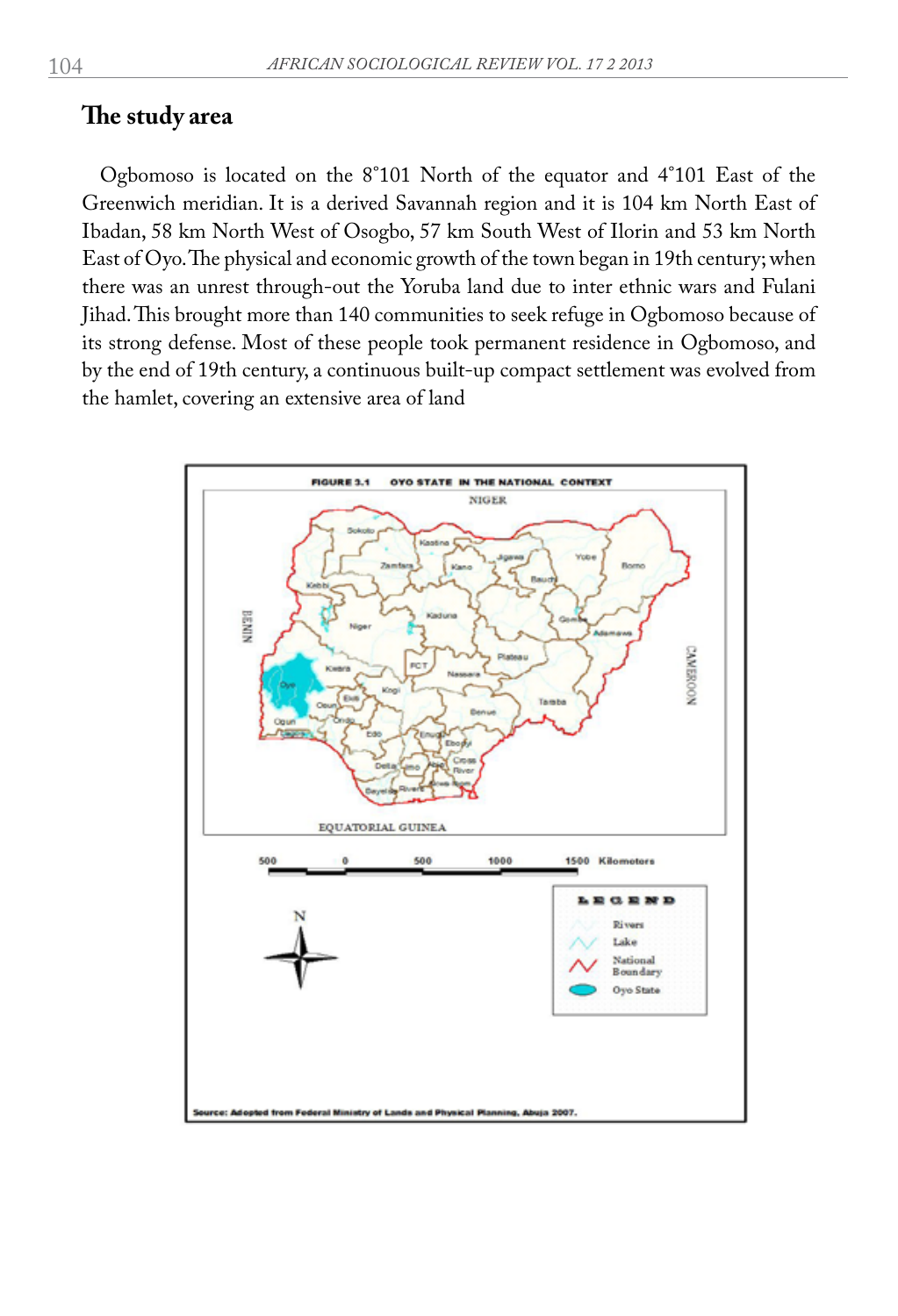

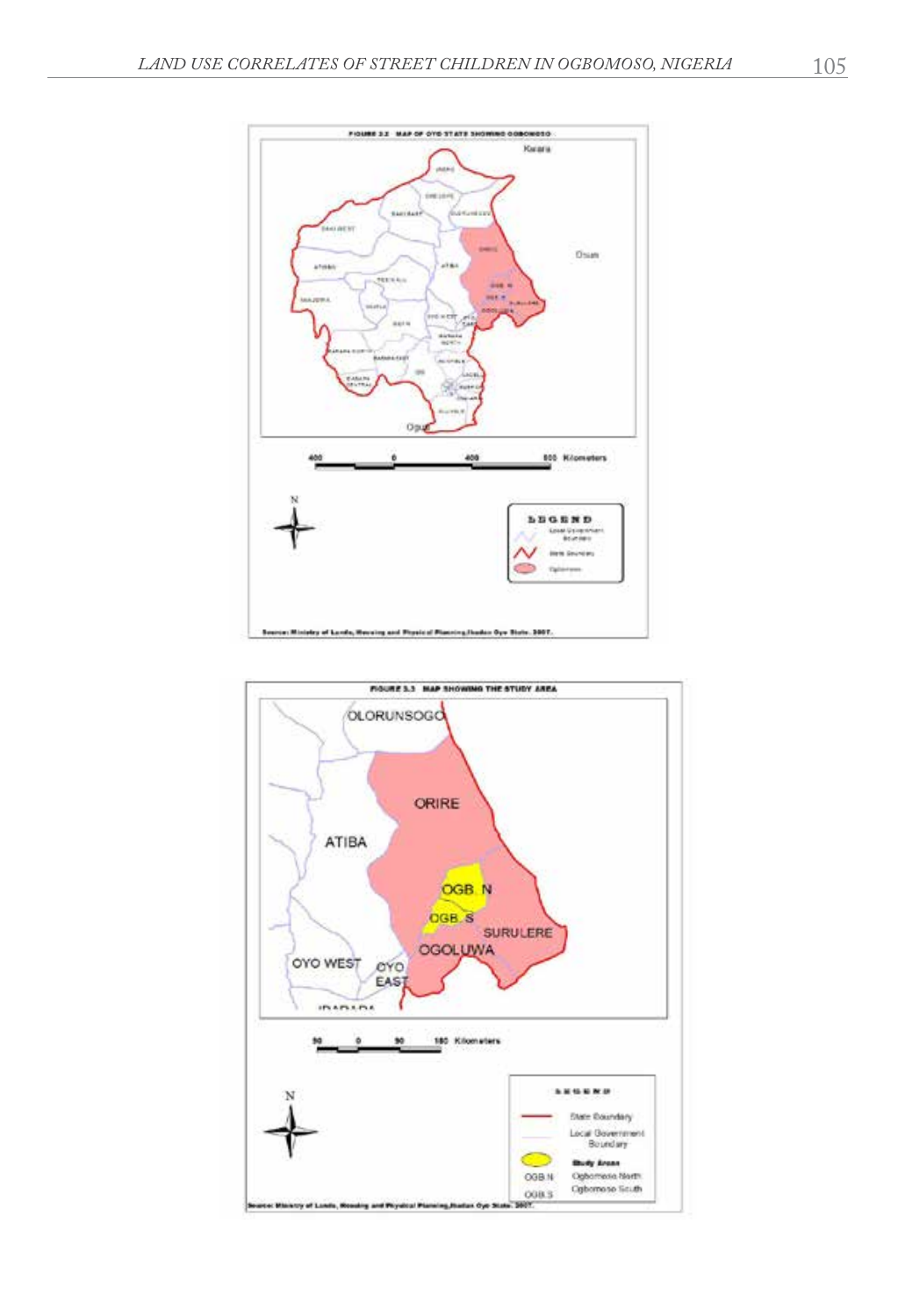The rapid growth of the town is also induced by the advent of missionary and establishment of schools. The deportation of indigenous Nigerian by Ghanaian government in 1969 also brought physical and economic growth to Ogbomoso. The establishment of Ladoke Akintola University of Technology in Ogbomoso is said to have induced its phenomenal growth since 1991. The Urbanization process resulted from the development mentioned above led to the demographic change over time. For instance, the population rose from 25000 in 1885 (Bowen, 1957) to more than 166,000 by 1991 (NPC, 1991) and was said to be about 299,535 by 2006 census. The demographic changes have contributed to the expansion in built-up area of Ogbomoso. The built-up area of the town which was 2 km2 in 1935 and 4.5 km2 in 1963 (Opeloyeru, 1983) was estimated to have reached 24.3 km2 in 1995 (Popoola, 1997). In 2003, it has increased to 27.5 km2 (Abolade, 2004).

 Ogbomoso, being a traditional, unplanned town that predated planning effort could not be identified by land use zones. Therefore it is easily identified by residential zones. It has no land use segregation; most its parts are characterized with admixture of land uses. The land use in each ward is dominated by residential type, but a few other land use types feature fairly prominently in a few wards (Tanimowo, 2006)

### **Methodology**

Ogbomoso is a pre-colonial urban centre with vast spatial extent and well developed and easily distinguishable residential zones; urban core, transitional zone and urban periphery. Each residential zone is homogenous in terms of physical layout, socioeconomic and environmental characteristics (Afon 2007). This framework provided the most available spatial unit upon which data were collected.

Having stratified the city into three zones, specific street children prone areas were identified in each zones. However, to allow for an objective comparison among zones, areas that have at least one or a combination of the characteristics of street children prone areas as identified earlier were chosen from each zone (Conceptualized here Data Delineation Areas "DDAs"). Four categories of DDAs were identified as follows:

- (i) One largest mosque in each residential zone (determined by the size of the weekly congregation
- (ii) One largest church in each residential zone (determined as in (i) above)
- (iii) One popular market in each residential zone (determined by the spatial extent and level of patronage)
- (iv) One popular junction in each residential zone (determined by the intensity of use).
- (v) One popular motor park in each residential zone (determined by level of patronage and spatial extent)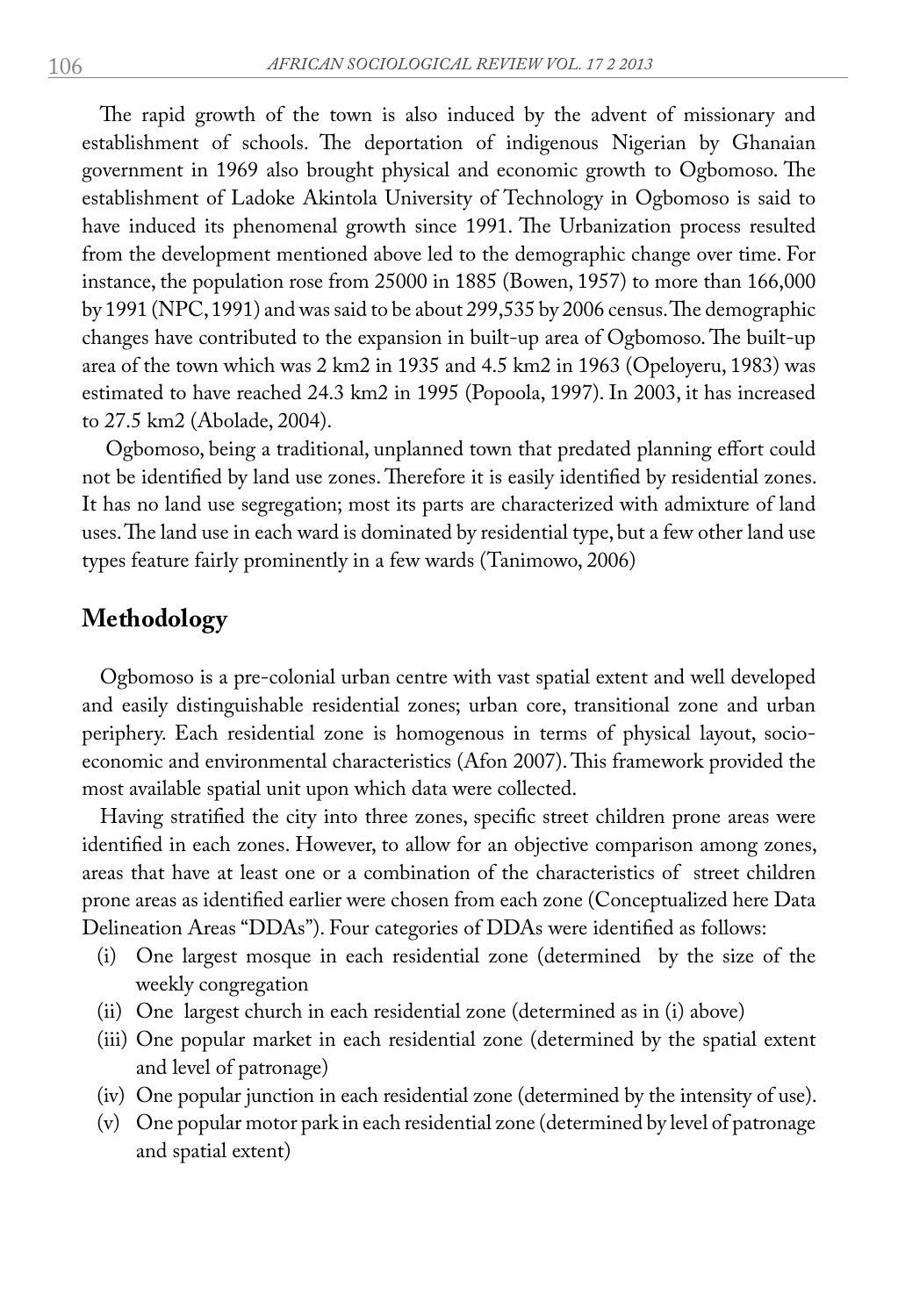| Residential        | Largest                                       | Largest                                     | Popular                       | Popular                 | Popular Motor         |
|--------------------|-----------------------------------------------|---------------------------------------------|-------------------------------|-------------------------|-----------------------|
| Zones              | Mosques                                       | Churches                                    | Markets                       | junctions               | parks                 |
| Urban core         | Oja igbo<br>Central<br>Mosque                 | First Baptist<br>Church,<br>Okelerin        | Oja igbo/ oja<br>jagun market | Rediffusion<br>junction | Oja igbo motor<br>pak |
| Transition<br>Zone | Ansarudeen<br>Central<br>mosque,<br>Caretaker | St David<br>Anglican<br>Church,<br>Agbonyin | Old Wazo<br>market            | Takie Square            | Sabo Motor<br>Park    |
| Urban              | <b>LAUTECH</b>                                | St Mary                                     | New Wazo                      | Stadium Juction         | New Ilorin            |
| periphery          | central mosque                                | catholic church                             | Market                        |                         | garage                |

|  |  |  |  | Table 1 Selected Data Delineation Areas (DDAs) |  |  |  |
|--|--|--|--|------------------------------------------------|--|--|--|
|  |  |  |  |                                                |  |  |  |

Source: Author's computations

In each of the locations described above, data on incidence of different categories of street children were obtained through the method of direct counting. This was carried out with the help of trained assistants. The counting shall be done on four different days of the week i.e. Friday, Saturday, Sunday and Monday.

The incidence of street children, which define the magnitude or extent of the problem in each identified area of the city, was measured in ratio scale through a surrogate or index "relative incidence of street children" (derived by the addition of number of street children identifiable in four days divided by four). The RISC so derived was subjected to standard scores otherwise referred to as z – scores to compare the intensity of incidence of street children in each zone and in each DDAs. The standard scores are obtained by linear transformation of the actual number identified such that the mean becomes zero and standard deviation becomes one. That is  $(x - x)/0$ .

#### **Research Findings**

The main findings of this study are presented in Tables 2 and 3 below. The tables were transformed for necessary analyses that follow. The analyses are presented in two broad subheadings (i) Land use pattern of Street Children and (ii) Street children categorization by land use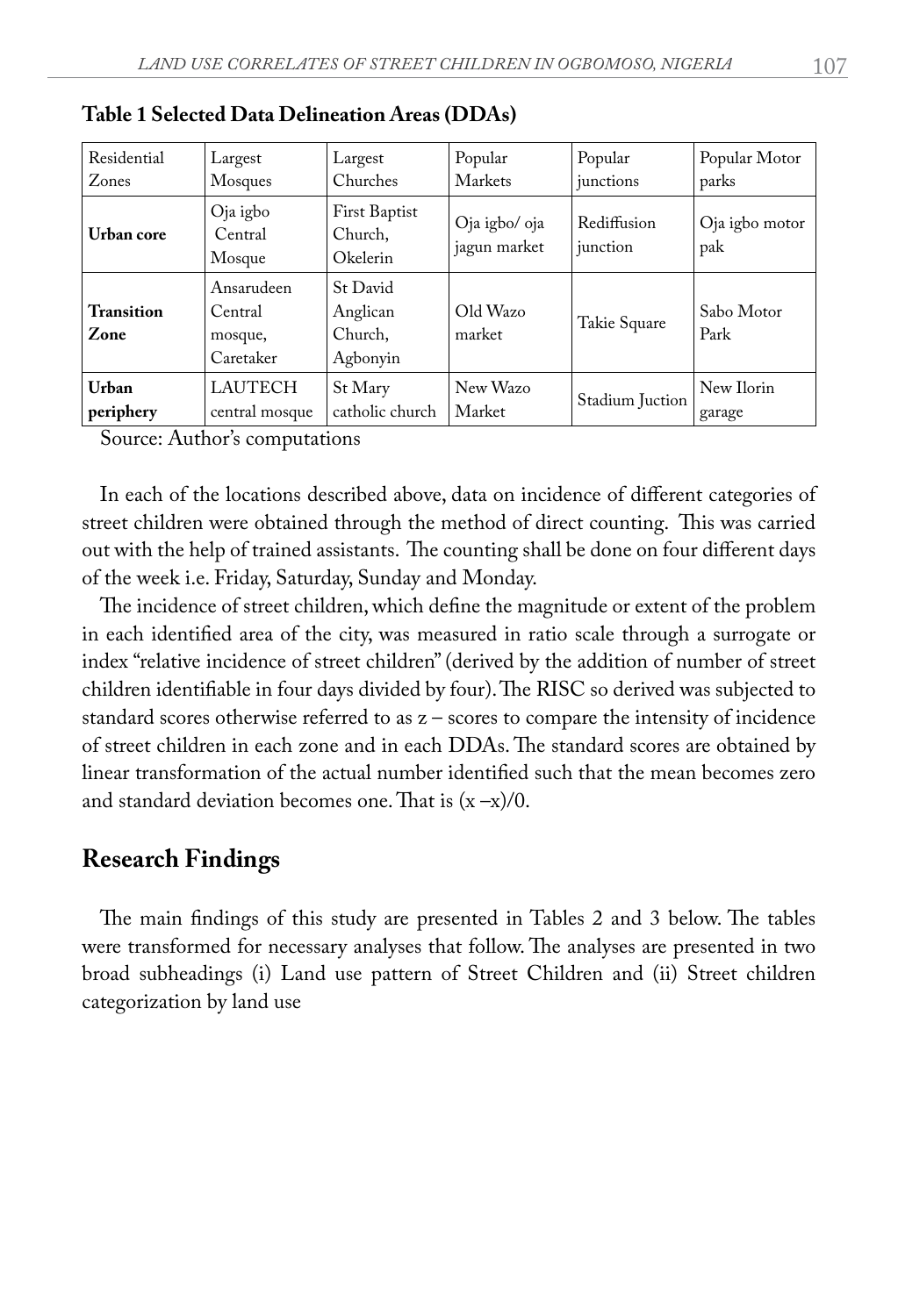| Residential<br>Zones      | Mosques | Churches | Markets | junctions | Motor<br>parks | <b>TOTAL</b> |
|---------------------------|---------|----------|---------|-----------|----------------|--------------|
| Urban core                | 39      | 33       | 49      | 16        | 27             | 164          |
| <b>Transition</b><br>Zone | 53      | 20       | 55      | 171       | 56             | 355          |
| Urban<br>periphery        | 20      | 8        | 35      | 6         | 21             | 90           |
| <b>TOTAL</b>              | 112     | 61       | 139     | 193       | 104            | 609          |

## **Table 2. Incidence of street children by land use in Ogbomoso**

Source: Author's field work

## **Table 3 Street children Categorization by Land use**

| LAND<br><b>USES</b> | STREET CHILDREN CATEGORIES |                  |                          |                          |                   |                          |                  |       |  |  |
|---------------------|----------------------------|------------------|--------------------------|--------------------------|-------------------|--------------------------|------------------|-------|--|--|
|                     | Child<br>Hawkers           | Child<br>Beggars | Bus<br>conductors        | Load<br>carriers         | Street<br>urchins | scavengers               | Child<br>Traders | Total |  |  |
| Mosque              | 35                         | 40               | $\overline{\phantom{0}}$ | $\overline{\phantom{0}}$ | $\overline{2}$    | $\overline{\phantom{0}}$ | 35               | 112   |  |  |
| Church              | 20                         | 25               | $\overline{\phantom{0}}$ | $\overline{\phantom{0}}$ | -                 | $\overline{\phantom{0}}$ | 16               | 61    |  |  |
| Motor<br>Park       | 33                         | 31               | 10                       | $\qquad \qquad -$        | 5                 | $\overline{\phantom{0}}$ | 25               | 104   |  |  |
| <b>Market</b>       | 41                         | 10               | 11                       | 16                       | 15                | $\overline{4}$           | 42               | 139   |  |  |
| <b>Iunction</b>     | 63                         | 31               | 11                       | 21                       | 9                 | 10                       | 48               | 193   |  |  |
| <b>Total</b>        | 192                        | 137              | 32                       | 37                       | 31                | 14                       | 166              | 609   |  |  |

Source: Author's field work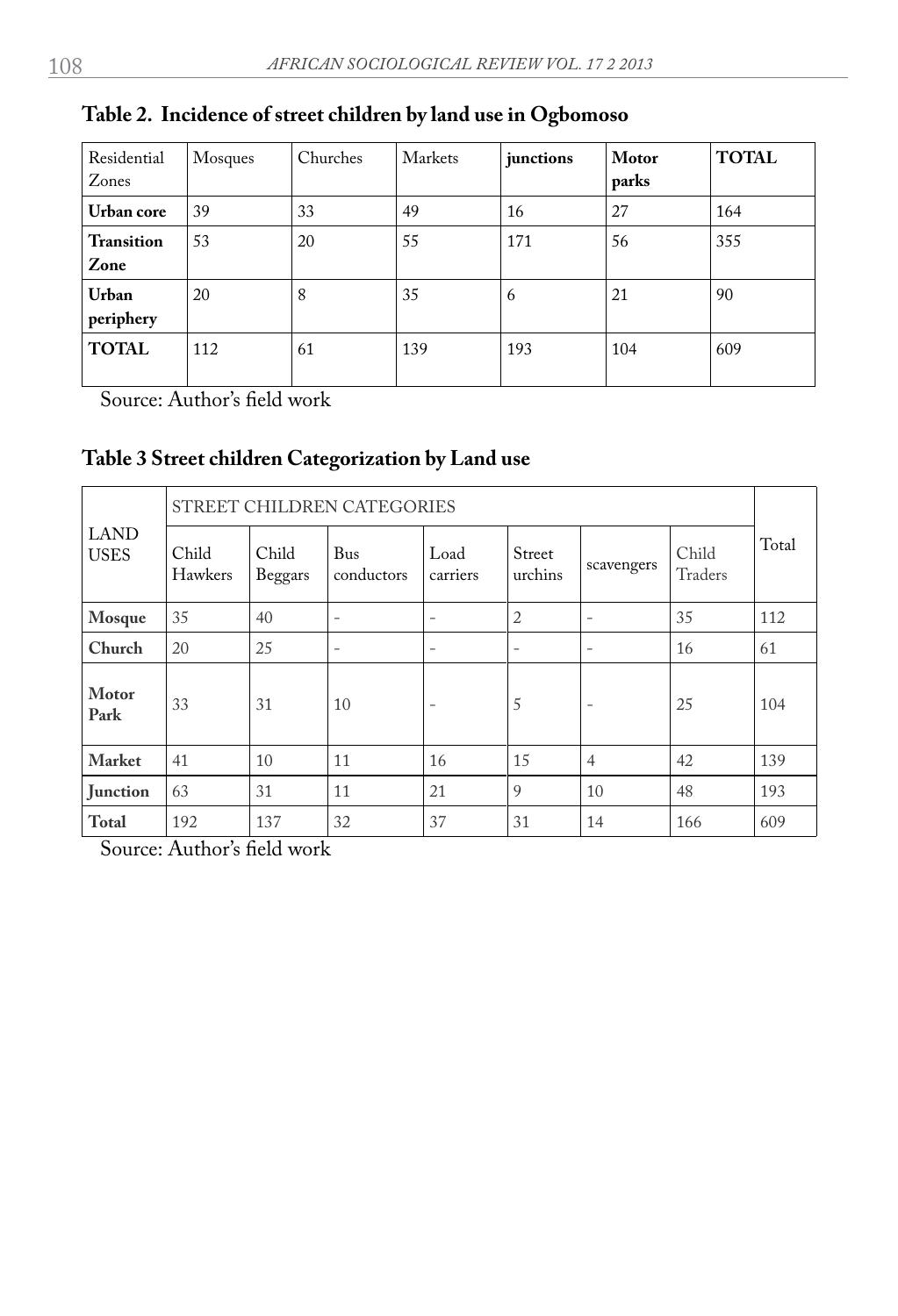## **Land Use Pattern Of Street Children In Ogbomoso**

| Land uses     | Urban Core  |              | Transitional Zone |             |             | Urban Periphery | Total       |             |
|---------------|-------------|--------------|-------------------|-------------|-------------|-----------------|-------------|-------------|
|               | <b>RISC</b> | $Z$ - scores | <b>RISC</b>       | $Z$ -scores | <b>RISC</b> | $Z$ -scores     | <b>RISC</b> | $Z$ -scores |
| Mosque        | 39          | 0.49929      | 53                | $-0.31092$  | 20          | 0.17118         | 112         | $-20136$    |
| Church        | 33          | 0.01611      | 20                | $-0.88095$  | 8           | $-0.85592$      | 61          | $-1.24925$  |
| Motor<br>Park | 27          | $-0.46707$   | 56                | $-0.25910$  | 21          | 0.25678         | 104         | $-0.36573$  |
| <b>Market</b> | 49          | 1.30459      | 55                | $-27638$    | 35          | 1.45507         | 139         | 0.33341     |
| junction      | 16          | $-153290$    | 171               | 1.72735     | 6           | $-1.02711$      | 193         | 1.46293     |

#### **Table 4 Land use Pattern of Street Children in Ogbomoso**

Source: Author's field work and computation (2012)

\*Z-scores are used to compare two distributions with different units (Adana 1996). They are standard scores that reflect, at a glance, how measurements/observations vary from the mean As obtained from Z- scores from Table 4, the incidence of street children attracted by various land uses varies across residential zones. For instance, the incidence of street children attracted by mosque is high in urban core and urban periphery but it is relatively lower in transitional zone. The incidence of street children around churches is relatively lower in transitional and urban periphery; however, it is higher in urban core. Motor Park recorded higher incidence of street children in urban periphery but recorded lower incidence in urban core and transitional zone. For market, the incidence of land use is more pronounced in urban core and urban periphery while the incidence is less in transitional zone. Junction recorded a significant incidence of street children in transitional zone, but recorded a lower incidence in urban core and urban periphery.

What can be observed in this pattern is that the incidence of street children is not only the function of land use but also a function of urban physical attributes i.e. attributes of space expressed in term of form, pattern and socio economic activities. For instance, the high incidence of street children in Takie junction may be as a result of its location and economic relevance while the low incidence of street children observed in Stadium junction may be attributed to that fact that the area, Stadium, is a residential zone with minimal commercial activities.

The above pattern notwithstanding, street children are observed (Figure 4) to be more concentrated along road junctions constituting about 35% of the RICS, This is followed by market (23%), mosque (19%), Motor Park (17%) and church (10%)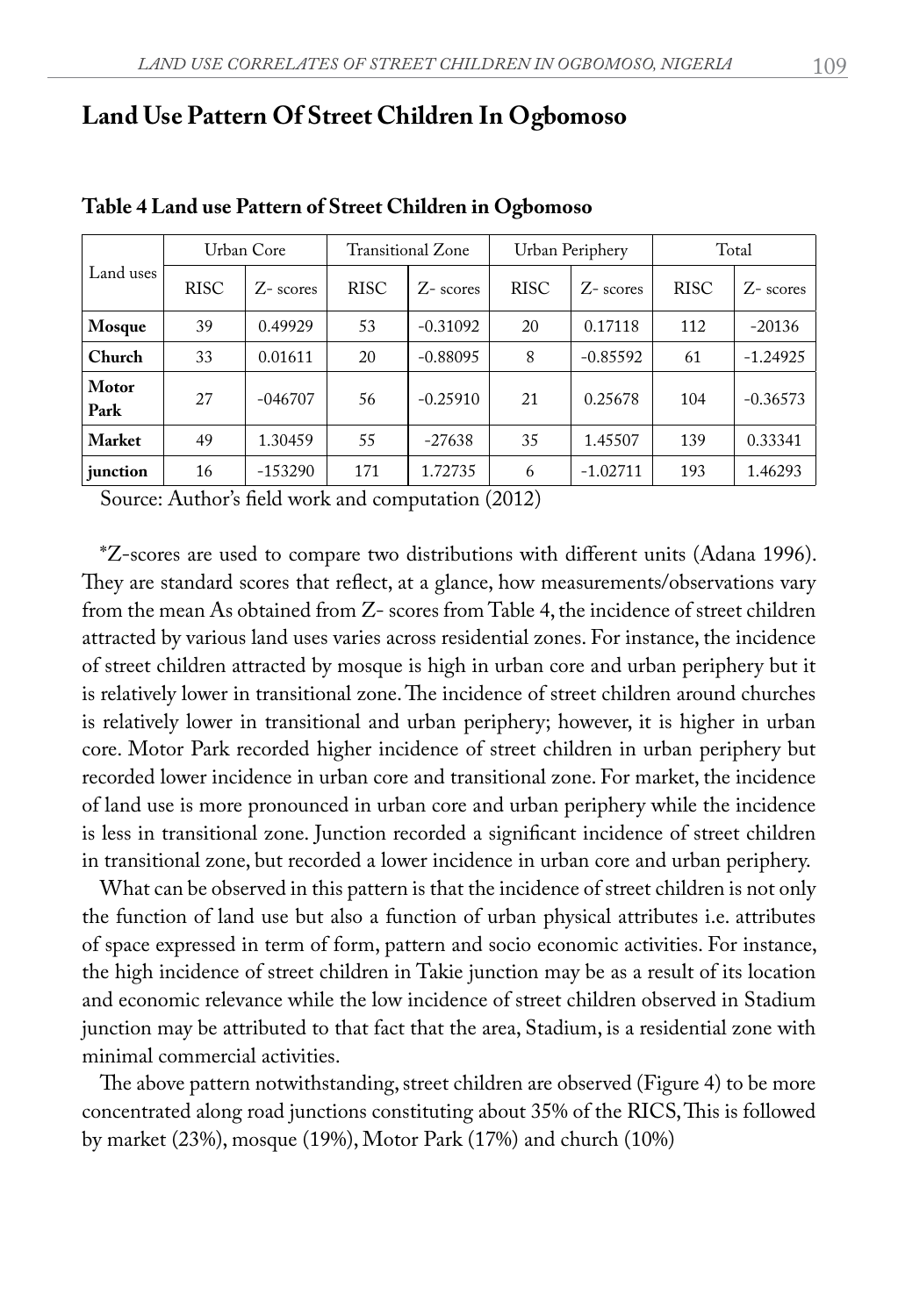

#### **Figure 4: Incidence of Street children by Land use**

Source: Author's field work (2012)



**Plate 1: Street children sighted at Old wazo market**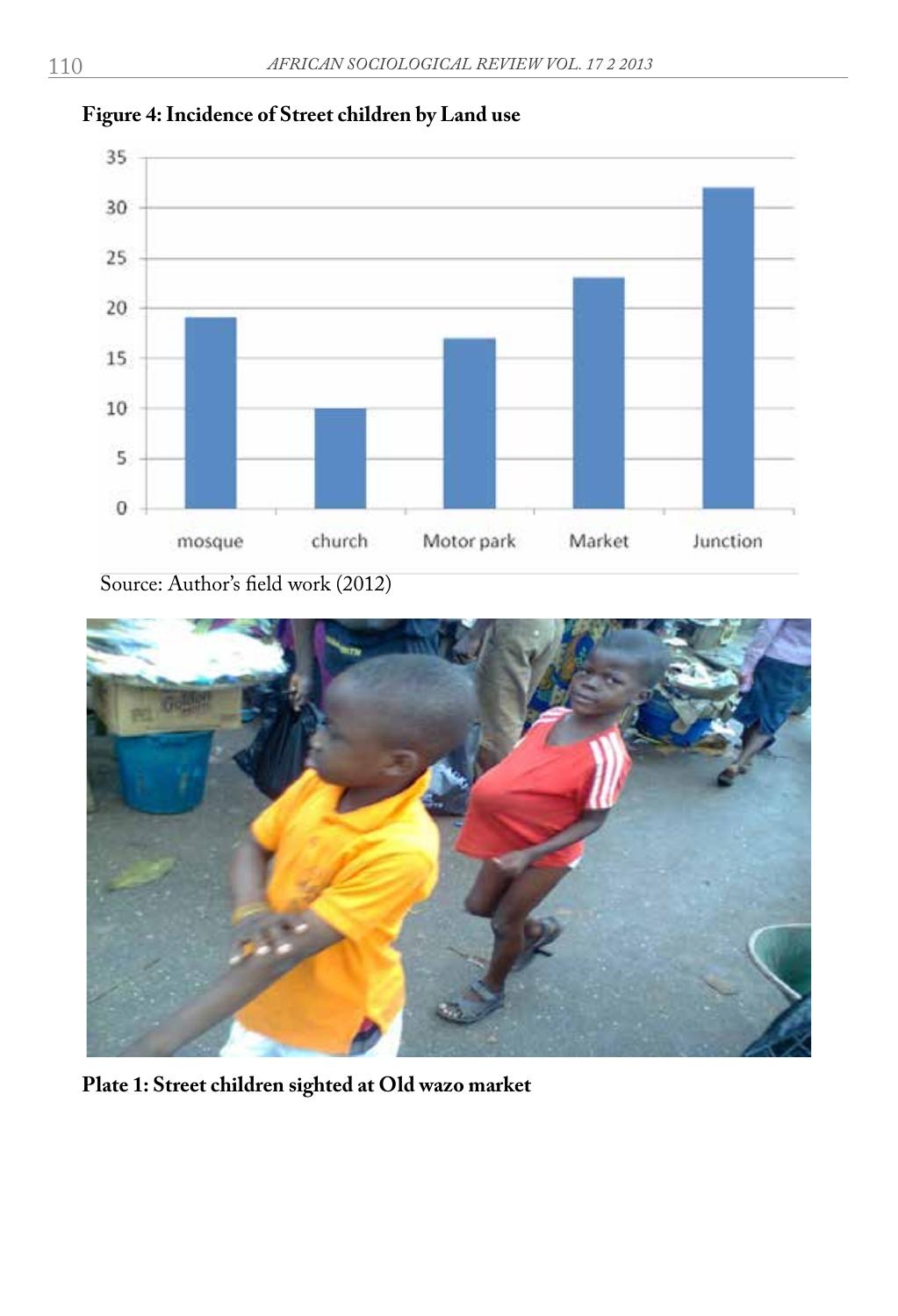## **STREET CHILDREN CATEGORIZATION BY LAND USE**

Previous studies on street children (WERK, 2002, Faloore, 2009, Fakoya, 2009) have emphasized the fact that street children are found at motor parks, markets, road junctions, religious centres (mosque and church areas), among other public places. However, such studies have not been able to link the categories of street children to different land uses. In order to fill this gap, this study has made attempt to categorize street children by land uses.



**Figure 5: Street children Categorization by Land use**

Figure 5 shows different categories of street children along different land uses. Child beggars recorded the highest proportion of street children found in mosque and church. This distribution may not be unconnected with the fact that Islam and Christianity encourage the giving of alms. In Motor Park, market and Junction, child hawkers are the most visible street children, followed by child traders except in Motor Park where child beggars are more visible than child traders. In the overall analysis (Figure 3), the highest proportion of street children in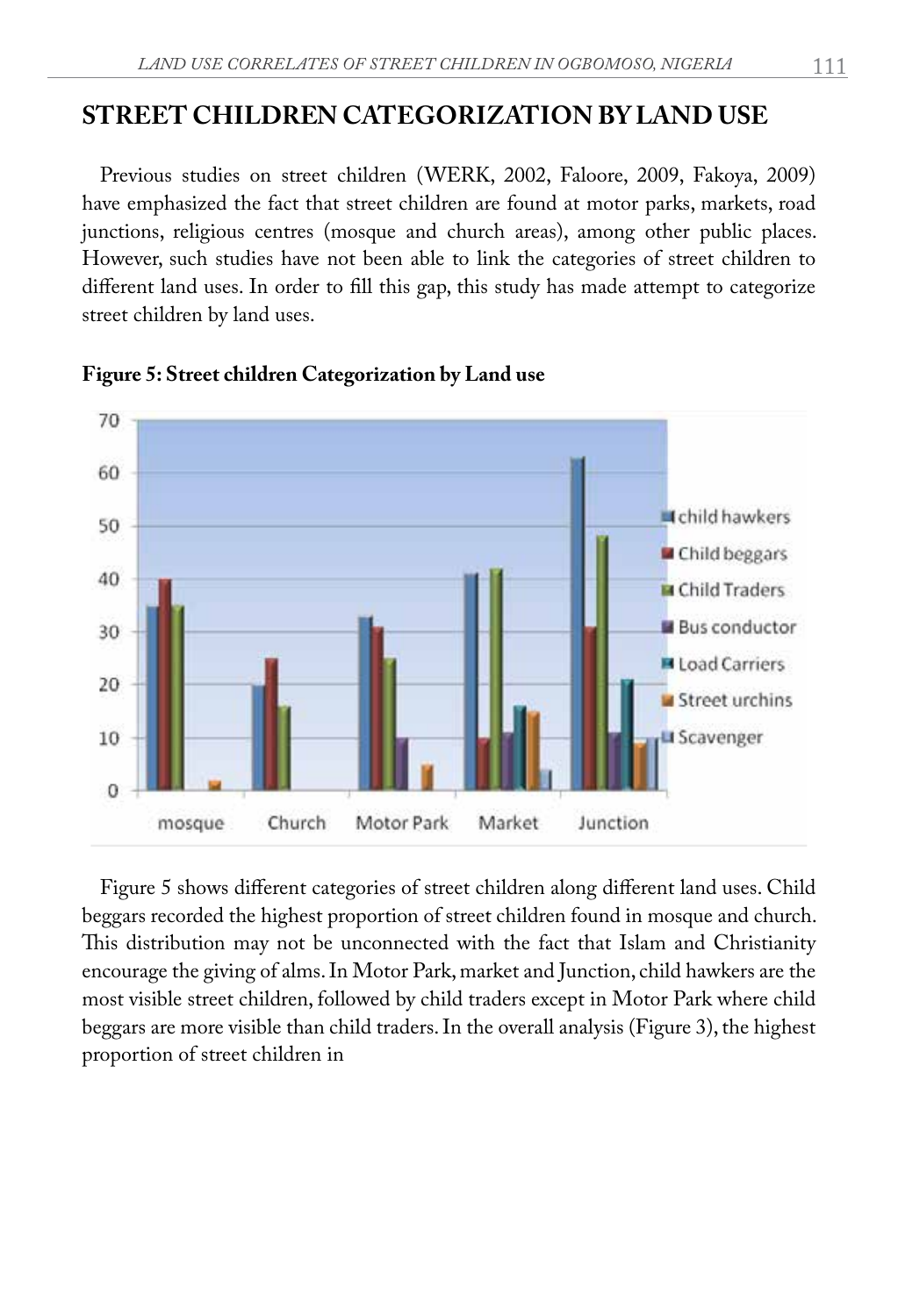

**Figure 6: Categories of Street Children**

Source: Author's field work (2012)

Ogbomoso are child hawkers (32%). This is followed by child traders and child beggars (in that order) that account for 27% and 23% respectively of the street children identified. The least proportion of the identified street children are scavenger (2%), bus conductors and street urchins (5% each) and load carrier/ trunk pusher (6%)



Plate 2: A group of child hawkers at New Wazo market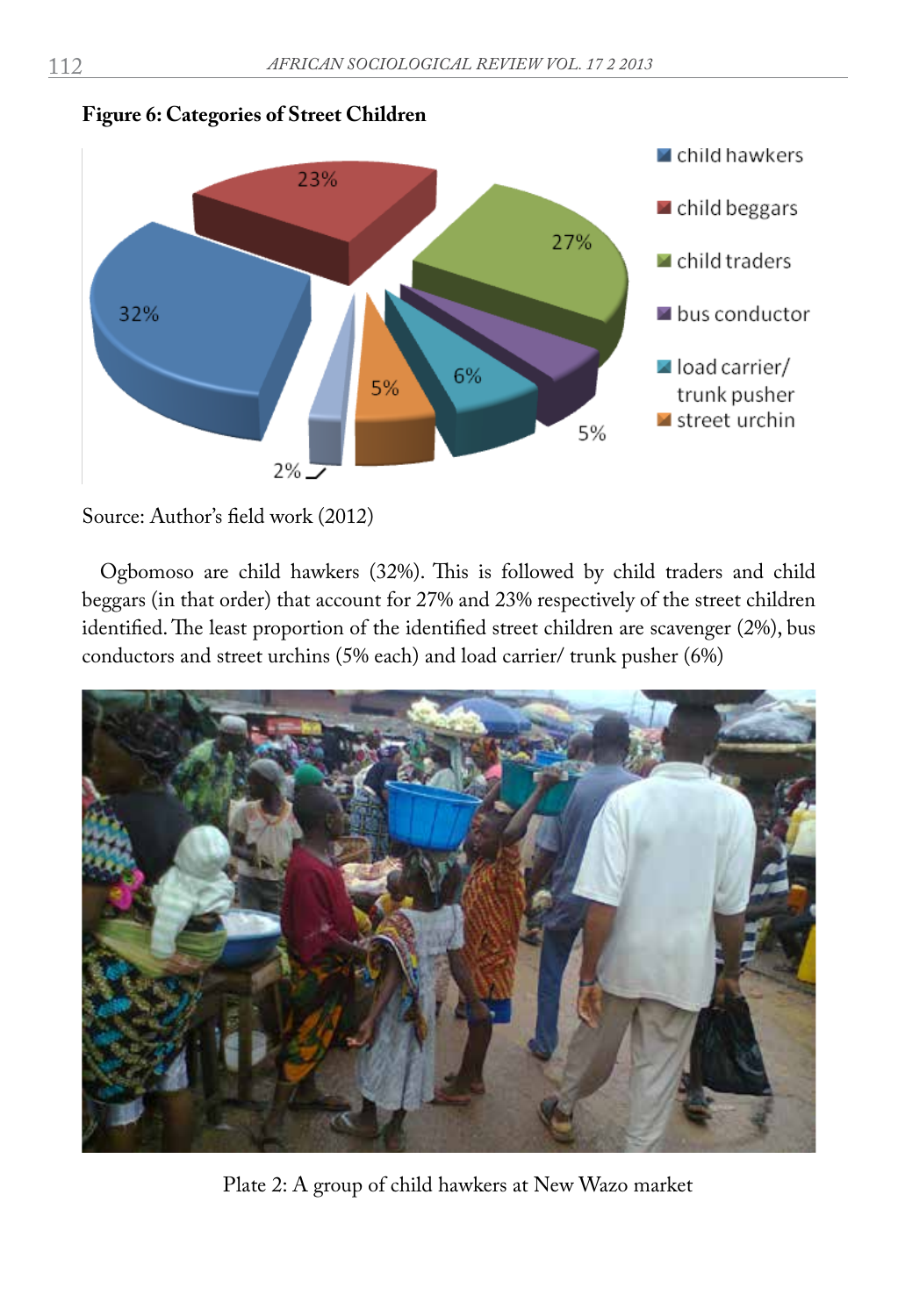



**Plate 3 Street urchins at Sabo Area Plate 4: a group of street Urchins**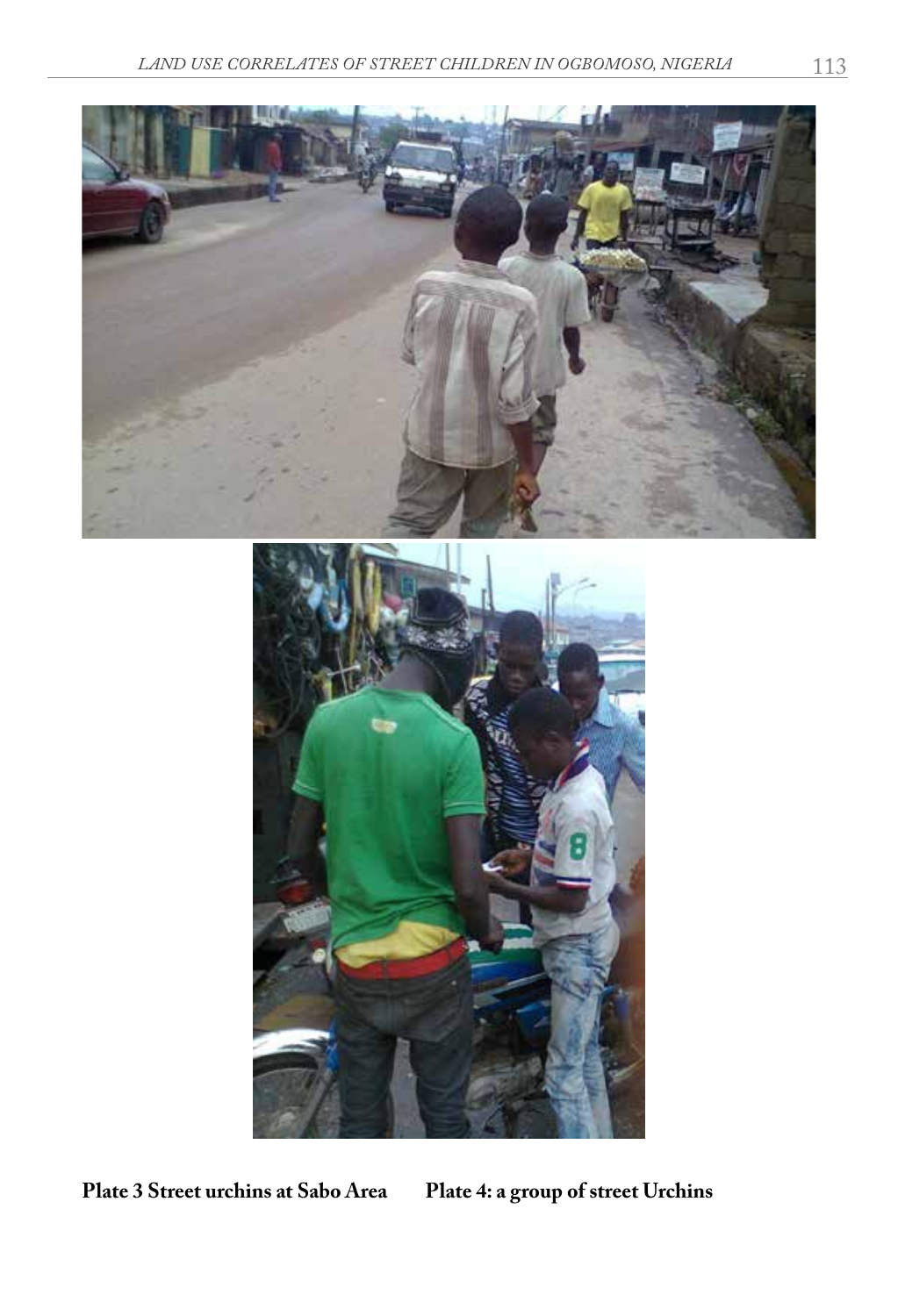#### **Conclusion**

This study has revealed that street children are an urban phenomenon which is not peculiar to certain parts of the urban centre. It is an urban social problem noticeable in every part of the city. However, it is observed that the problem is significantly higher in one part of the city than in the other. For instance, the magnitude of the problem is observed to be acute in the transitional zone of Ogbomoso than others. The planning implication is that as the city grows outward in concentric pattern, the urban social problems tend to move from the outer city to follow the pattern of urban development.

The study also observed that although, all land uses are important generators and attractors of street children, the magnitude and categories attracted vary from land use to others. In Ogbomoso, the highest generator of street children is the junction (31.70%). This is followed by market (22.83%) and Mosque (18.39%), with the least from church (10.02%). Be that as it may, it is pertinent to note that the highest incidence of street children across the residential zones is observed in Takie. Although this is not unconnected with the intensity of use which is informed by its locational characteristics, it is relatively unplanned. The implication of this is that the complexities of urban social problem (such as street children) are reflected in the disorderly arrangement of land uses or activities in cities, making some major land uses abodes of negative and/or undesirable activities,

The study also made a broad categorization of street children by land use. It examined the categories of street children as generated by varying land uses. It is observed that some categories of street children are found a certain land uses, however, child hawkers, child beggars and child trader are the highest generated categories of street children

In view of the above, the following are recommended to reduce the menace of street children in our urban center

- (i) The urban stakeholders are advised to checkmate the urban social problem (including street children phenomenon) through adequate urban development management techniques. This is more important especially as the city grows
- (ii) Urban planners and urban designer should be properly informed of the social vices each land use has the potential to generate. They should therefore be redirect their activities their activities and focus the development control exercise towards organizing land use activities to make it less attractive to street children
- (iii) The problem of street children revealed the endemic nature of urban poverty, governments at various level are encouraged to tackle the problem of poverty in the country by embarking on poverty alleviating programme that will have direct impact on the street children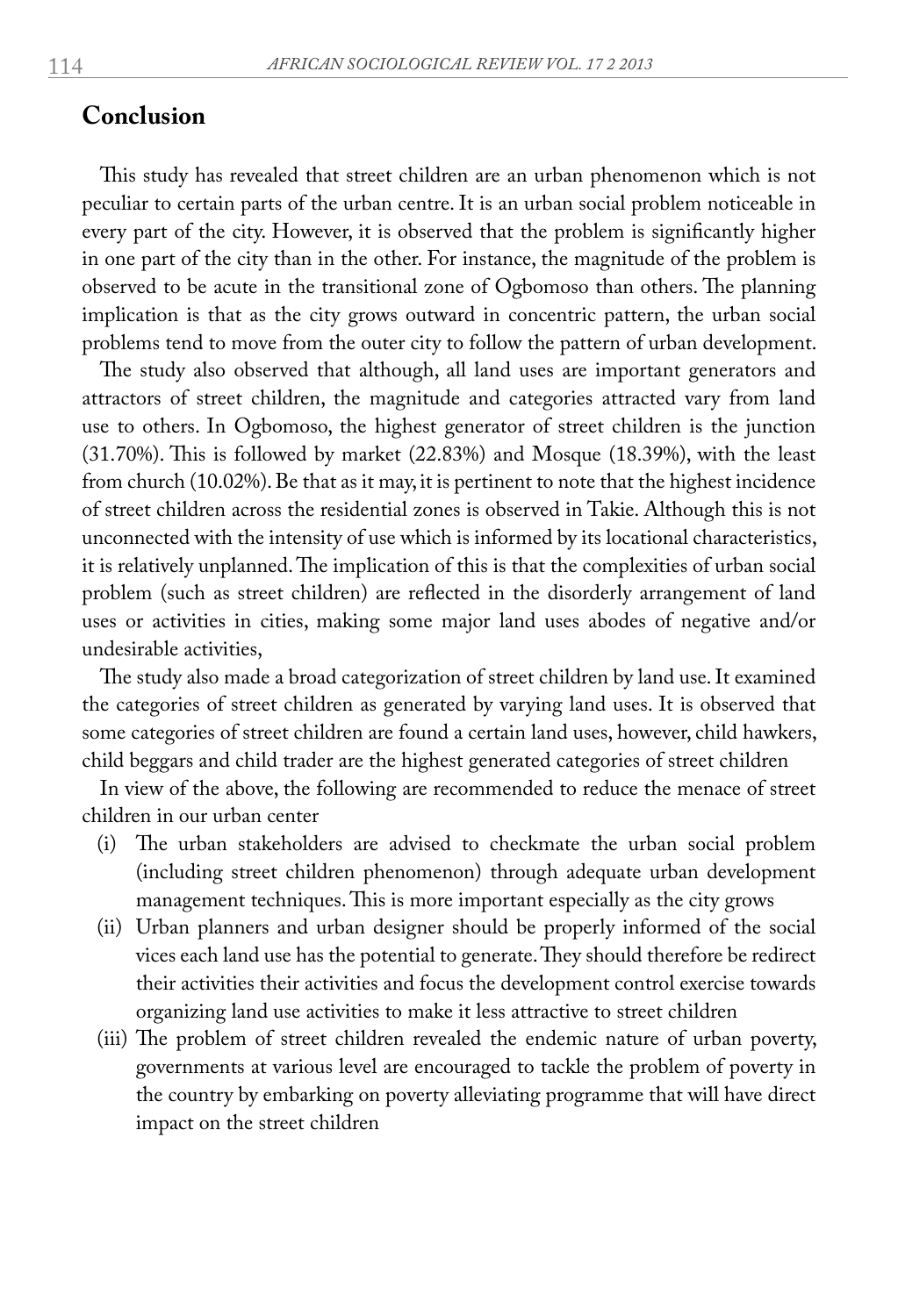- (iv) In addition to suggestion (iii) above, government should make it a legal duty to ensure that all children of relevant ages are included in the compulsory education and that education is provided virtually free of charge. I Government should, therefore, improve the educational infrastructure
- (v) To complement the findings here, the study recommends that more researches be carried out on street children and land use to cover more cities and towns

## **References**

- Abolade, O., " An assessment of the effect of Urban growth incursion into rural lands in Ogbomoso, Oyo State Nigeria", (M.Sc. diss., Institute of Ecology and Environmental Studies, Obafemi Awolowo University, Ile-Ife, Nigeria, 2004)
- Afon, A. O., "An analysis of solid waste generation in a traditional African city: the example of Ogbomoso, Nigeria" *Journal of Environment and Urbanization, Sage Publications, Vol 19 No 2 (2007) 527-537*
- Aptekar, Lewis and Heinonen. *"Methodological Implications of Contextual Diversity in Research on Street Children."* Children, Youth and Environments 13(1), spring 2003
- Bowen, T (1957), "Central Africa: Adventures and Missionary Labour in several countries the interior of Africa from 1859 to 1866" *Southern Baptist Publication Society,Charleton, South Carolina, USA*
- Consortium for Street Children "NGO Shadow Report for the United Nations Committee on the right of the Child, 54<sup>th</sup> Session: Nigeria" Prepared by Consortium for Street Children Dec. 2009
- Faloore, O. O., "Social Network & Livelihood of Street Children in Ibadan, Nigeria" *Int. J. Socio. Author Vol. 1(5) (2009) 082 – 089.*
- Inter-NGO Programme on Street Children and Street Youth "Summary of proceeding". Sub-regional seminar for the Mediterranean, Marseilles, 24th-27th October 1983:
- Ikechibelu, J. I, Udigwe G. O, Ezechukwu C. C, Ndinechi, A. G and Joy-Ikechibelu, N.N. "Sexual Abuse Among Juvenile Female Street hawkers in Anambra State, Nigeria" *African Journal of Reproductive Health Vol. 12, No. 2 (2008)*
- Jelili, M.O., "Spatio and Socio-Cultural Dimension of begging in selected Nigerian Cities". (PhD diss., Department of Urban and Regional Planning, Ladoke Akintola University of Technology, Ogbomoso, Nigeria 2009)
- Knox P. and Pinch S. (2000) *"Urban Social Geography: An Introduction"*. England: Prentice Hall
- Lloyd, C.A. (1962) *"Land use Development: An Analytical Approach"*. New York: McGraw Hill
- Ngoawaji, D.N, Paul E and S.T. Igbanibo (2009) "Street Children and the